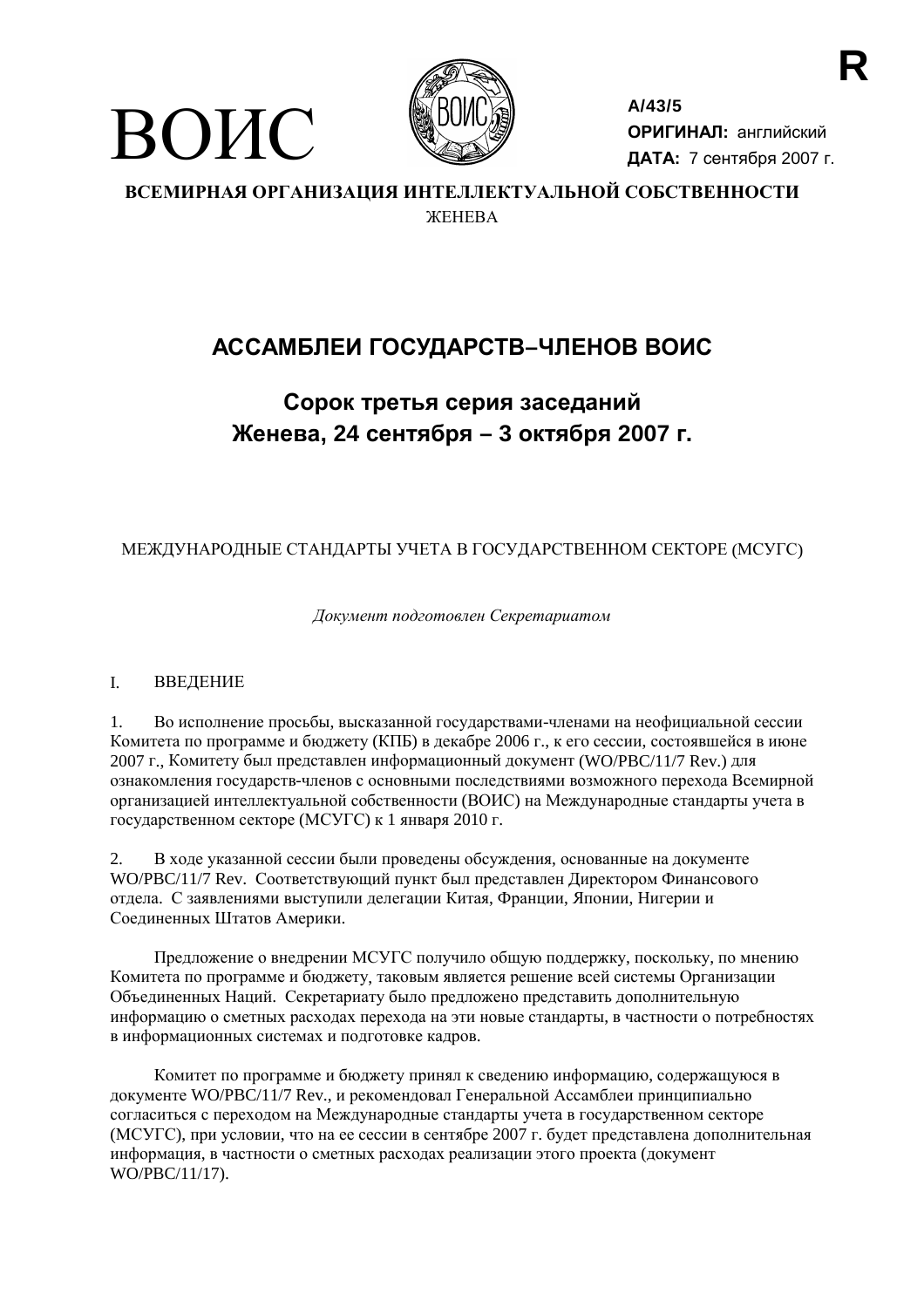3. Дополнительная информация о сметных расходах, связанных с переходом на указанные новые стандарты, приводится в Приложении IV.

#### $\Pi$ . СПРАВОЧНАЯ ИНФОРМАЦИЯ

 $\overline{4}$ . Следует напомнить, что в настоящее время финансовые ведомости организаций системы Организации Объединенных Наций составляются в соответствии со Стандартами учета системы Организации Объединенных Наций (СУСООН). Эти стандарты были разработаны по итогам исследования, проведенного Группой внешних ревизоров по вопросу о необходимости разработки соответствующих принципов и стандартов учета на основе Международных стандартов учета (в настоящее время - Международные стандарты финансовой отчетности (МСФО)), для их последовательного применения в системе Организации Объединенных Наций. СУСООН были приняты резолюцией 48/216 Генеральной Ассамблеи ООН в декабре 1993 г. и с тех пор применяются в системе Организации Объелиненных Наций.

Целевая группа по стандартам учета Организации Объединенных Наций, учрежденная 5. под эгидой Координационного совета руководителей системы ООН (КСР) и Комитета высокого уровня по вопросам управления (КВУУ), рекомендовала, чтобы система Организации Объединенных Наций приняла МСУГС к 2010 г., заменив ими ныне действующие СУСООН. На своем специальном заседании, состоявшемся 30 ноября 2005 г. КВУУ согласился с этой рекомендацией, а КСР на своей сессии в апреле 2006 г., поддержал предложение о принятии МСУГС во всей системе ООН к 2010 г. Генеральная Ассамблея Организации Объединенных Наций утвердила принятие МСУГС на своей шестидесятой сессии в июле 2006 г. (пункт 1 резолюции A/RES/60/283 (IV)), а также испрашиваемые ресурсы, необходимые Генеральному секретарю для начала внедрения стандартов.

МСУГС устанавливаются Советом по международным стандартам учета в 6. государственном секторе (СМСУГС), который в свою очередь является постоянным комитетом Международной федерации бухгалтеров (МФБ), объединяющей более 160 учреждений из 120 стран. МСУГС – это авторитетные, высококачественные и независимо разработанные стандарты учета, которые предполагают неукоснительное следование установленной процедуре и которые пользуются поддержкой правительств, профессиональных бухгалтерских органов и международных организаций, занимающихся вопросами развития, включая Всемирный банк, Азиатский банк развития (АзБР), Организацию экономического сотрудничества и развития (ОЭСР), Международный валютный фонд (МВФ), Совет по международным стандартам учета (СМСУ) и Международную организацию высших ревизионных учреждений (МОВРУ). Эти стандарты представляют собой наиболее совершенные международные стандарты учета, предназначенные для использования в государственном секторе и некоммерческих организациях. Недавно МСУГС были приняты ОЭСР. Европейской комиссией (ЕК) и НАТО для целей подготовки финансовой отчетности.

 $7<sub>1</sub>$ По общему мнению, к числу важнейших преимуществ перехода на МСУГС относятся:

повышение качества внутреннего контроля и транспарентности в отношении всех  $(a)$ активов и пассивов:

отображение более полной и согласованной информации о расходах и (b) поступлениях, которая лучше отвечает залачам управления организацией;

 $(c)$ повышение степени согласованности и сопоставимости финансовой отчетности за различные периоды и между различными организациями.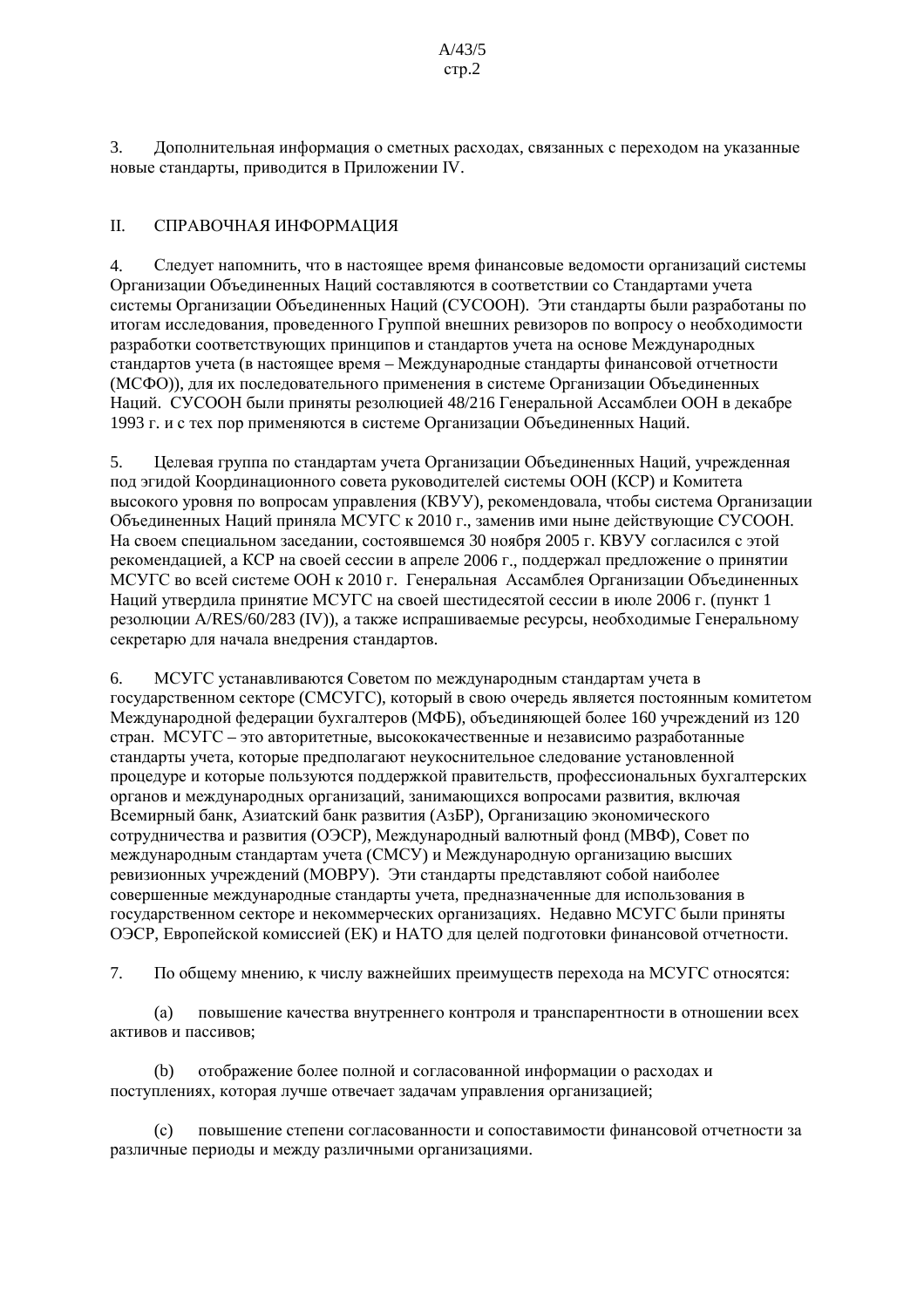8. Основные различия между СУСООН и МСУГС перечисляются в Приложении I. В Приложении II приводятся определения основных финансовых терминов, используемых в настоящем локументе.

#### III. ХОД ВНЕДРЕНИЯ МСУГС В СИСТЕМЕ ОРГАНИЗАЦИИ ОБЪЕДИНЕННЫХ НАЦИЙ

Пелый ряд организаций системы ООН, включая Международную организацию труда 9. (МОТ), Всемирную организацию здравоохранения (ВОЗ), Продовольственную и сельскохозяйственную организацию Объединенных Наций (ФАО), Программу развития Организации Объединенных Наций (ПРООН) и Международную организацию гражданской авиации (ИКАО), уже представили официальные предложения о принятии МСУГС на одобрение своим государствам-членам. Поддержка процесса внедрения МСУГС во всей системе Организации Объединенных Наций, а также координация, консультирование и общее руководство обеспечиваются технической группой по МСУГС, действующей под управлением Руководящего комитета проекта и Целевой группы по стандартам учета и под эгидой Сети по финансовым и бюджетным вопросам КВУУ.

В отчете о ходе внедрения МСУГС в организациях системы ООН, представленном в  $10<sub>1</sub>$ августе 2007 г. КВУУ (СЕВ/2007/НLСМ/Х), Координационный совет руководителей отметил, что прогресс достигнут в следующих областях:

- инфраструктура проекта Созданный в марте 2006 г. Руководящий комитет регулярно проводит свои заседания. Члены Комитета представляют четыре основных центра и основные виды организаций системы Организации Объелиненных Наций:
- политика и общие принципы в области учета В марте 2006 г. была создана Группа по политике и общим принципам учета (ГПП), которая занимается анализом в целях разработки политики и общих принципов учета. В ее состав в качестве членов входят представители 14 организаций, а также один наблюдатель от Международной организации по миграции (МОМ). ГПП подготовила для рассмотрения Целевой группой ряд документов по политике в области учета, посвященных важнейшим особенностям 21 стандарта МСУГС. В документах, подготовленных ГПП, содержатся первоначальные рекомендации относительно толкования и применения стандартов МСУГС;
- связь Достигнут определенный прогресс в обеспечении доступа организаций системы ООН к информационно-справочным документам, рекомендациям и лискуссионным материалам, касающимся внелрения МСУГС. Кроме того, ряд организаций уже создал внутренние группы по проекту, которые в настоящее время участвуют в лискуссиях, проволимых в тематических группах по МСУГС;
- бюджетная практика Представители двух организаций (ПРООН и ИКАО) разработали и представили практические модели применения количественносуммового метода составления бюджета в организациях системы ООН. В августе 2007 г. Руководящему комитету был представлен документ вместе с соответствующими рекомендациями;
- организации-«пионеры» Три организации (Всемирная продовольственная программа (ВПП), ВОЗ и ИКАО) выступили с инициативой перехода на МСУГС с 1 января 2008 г. Другие три организации (ПРООН, Фонд Организации Объединенных Наций для деятельности в области народонаселения (ЮНФПА) и Управление Организации Объединенных Наций по обслуживанию проектов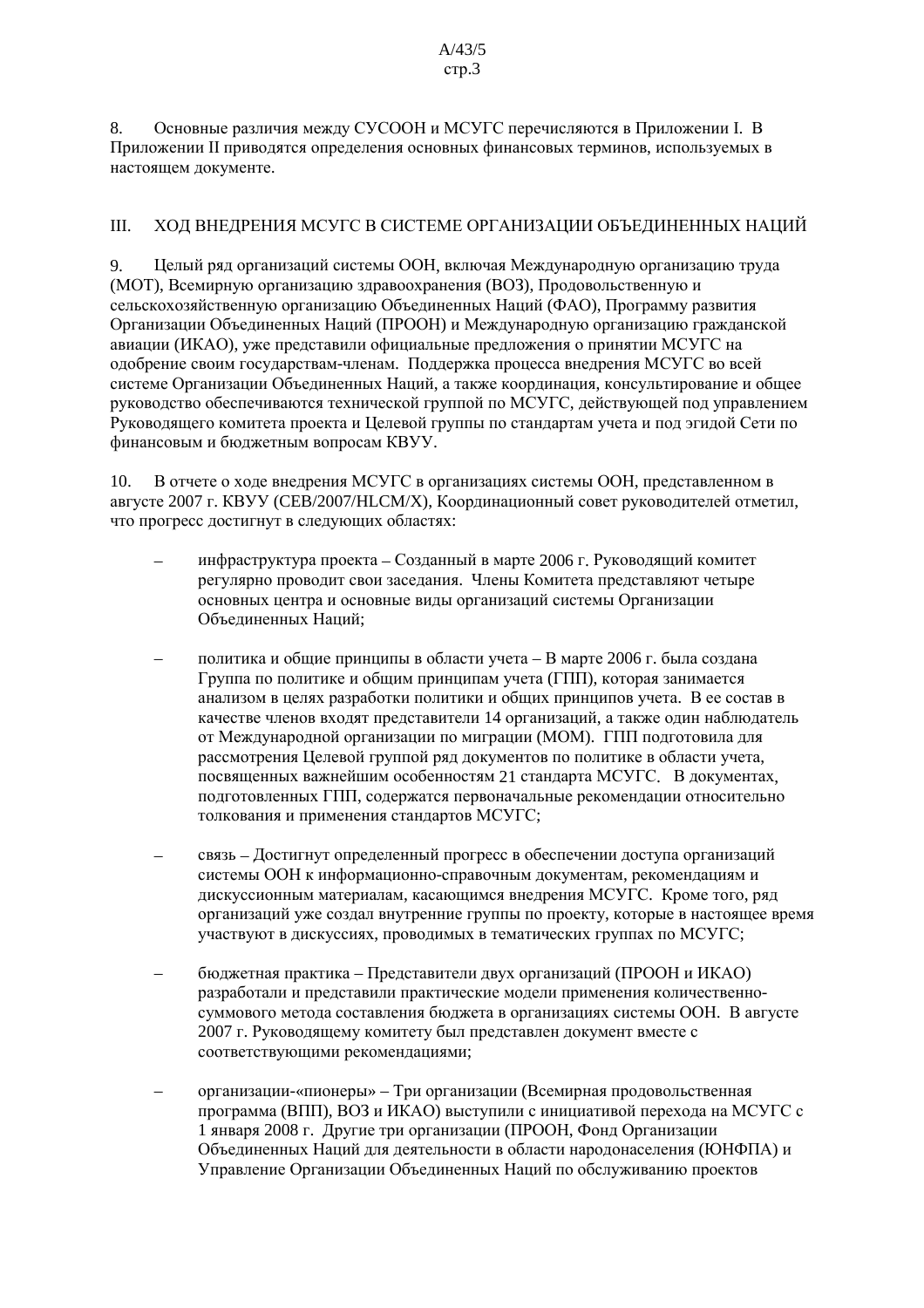(УООНОП)), изучив эту возможность, приняли решение переходить на МСУГС постепенно с конечной целью их принятия и введения в действие в полном объеме только в 2010 г.

Ответы членов Целевой группы по стандартам учета на вопросник, касающийся хода  $11.$ внедрения ими МСУГС<sup>\*</sup> и охватывающий период до июля 2007 г., свидетельствуют о том, что более половины организаций-респондентов уже предприняли большинство из следующих важнейших шагов:

- утвердили бюджет для перехода на МСУГС;
- задействовали кадровые ресурсы исключительно на цели внедрения МСУГС;
- $-$  разработали план осуществления проекта перехода на МСУГС;
- составили схему поддержания связи в процессе перехода на МСУГС;
- провели оценку масштабов требуемых изменений в информационных системах.

По состоянию на июль 2007 г. 90% респондентов заявили, что они поставили вопрос о переходе на МСУГС перед своими руководящими органами или комитетами. 85% из них заручились в этом вопросе «принципиальной» поддержкой. Тринадцать организаций сообщили о том, что отчет о проекте перехода, содержащий смету бюджета и первоначальный график осуществления, либо уже представлен их руководящим органам, либо находится в процессе представления.

12. Тринадцать организаций, которые составили смету бюджета или первоначальную смету расходов, отразили в ней самые разные расходы в зависимости от размеров и сложности структуры организации, а также от масштабов изменений, которые необходимо внести в систему учета и отчетности в связи с внедрением МСУГС. Все организации подтвердили, что внедрение МСУГС потребует от них внесения изменений в свои информационные системы. Сроки внедрения, предусматриваемые сметами расходов, также существенно различаются (от двух до шести лет).

#### ОСНОВНЫЕ ПОСЛЕДСТВИЯ ПРИНЯТИЯ МСУГС ДЛЯ ВОИС  $IV.$

#### Учет и финансовая отчетность

Принятие МСУГС будет иметь для системы учета и финансовой отчетности ВОИС  $13<sup>7</sup>$ следующие последствия:

полный учет обязательств по пособиям и льготам перед персоналом, включая  $(a)$ медицинское страхование после прекращения службы (МСПС), и другим накопленным компенсационным льготам, например ежегодным отпускным пособиям и субсидиям на репатриацию;

 $(b)$ учет и амортизация капитальных активов, включая здания, автотранспортные средства, мебель и оборудование, вследствие чего капитальные активы не будут проводиться

Ответы представили следующие 20 организаций: ФАО, МАГАТЭ, ИКАО, МОТ, ИМО. ШМТ. МСЭ, ООН, ПРООН, ЮНЕСКО, ЮНФПА, ЮНИСЕФ, ЮНИДО, БАПОР, ВТО, ВОИС, ВОЗ, ВПП, ВПС и ПАОЗ.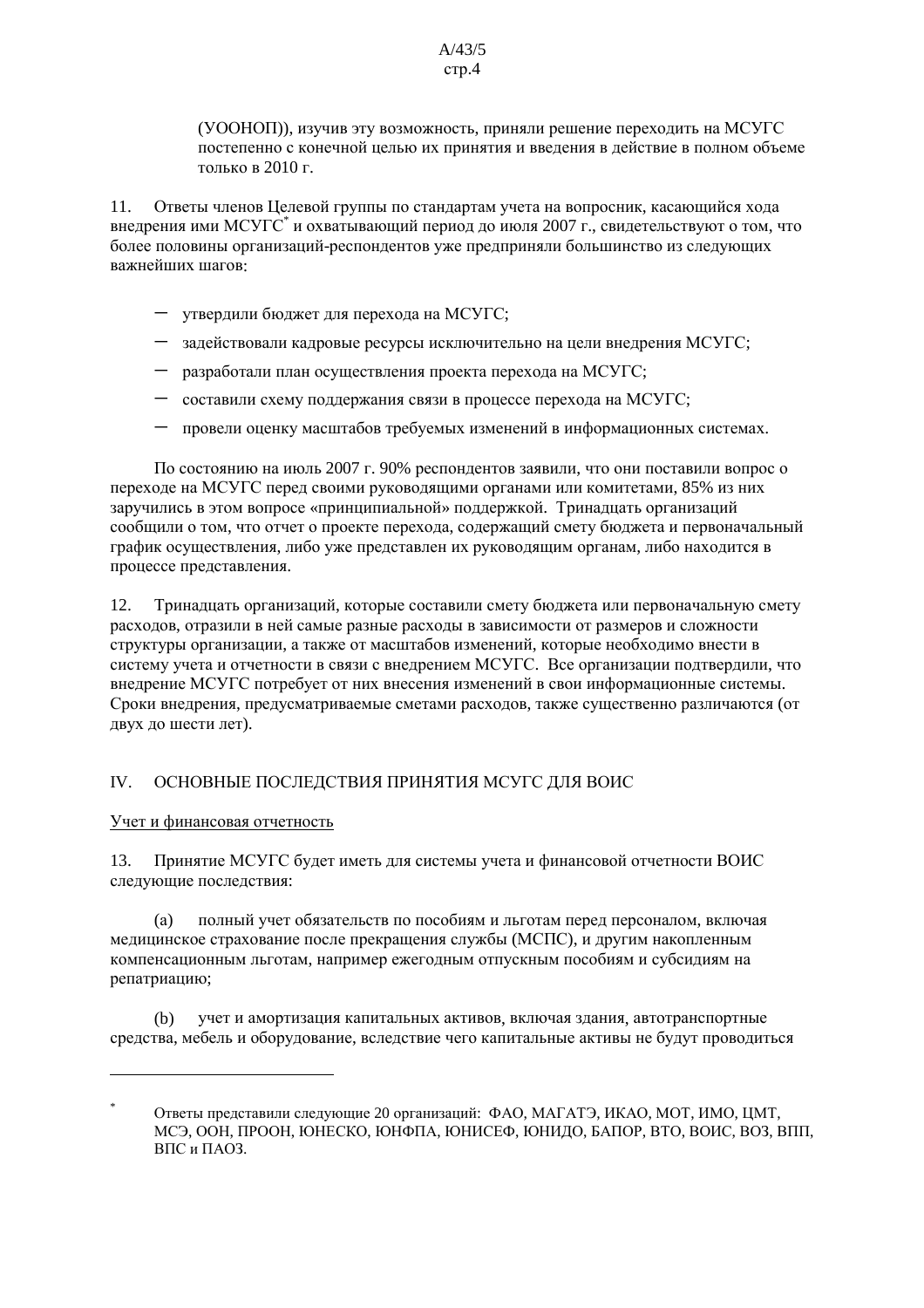по статье расходов по закупочной стоимости (включая стоимость введения активов в эксплуатацию) в год приобретения, а будут амортизироваться на протяжении всего срока их эксплуатации:

учет расходов по принципу фактического исполнения, который обеспечивает более  $(c)$ строгий учет по сравнению с применяемым сегодня в соответствии с СУСООН принципом принятия обязательств. (Согласно принципу фактического исполнения, расходы учитываются по факту получения товаров и услуг. Однако, поскольку ВОИС уже применяет этот принцип, учитывая расходы по состоянию на конец финансового периода, этот аспект МСУГС вряд ли будет иметь ощутимые последствия для Организации);

изменение основы для начисления поступлений в счет определенных добровольных взносов (целевые фонды) и обменных операций;

 $(e)$ стоимостная оценка товарно-материальных запасов;

 $(f)$ изменение структуры и содержания финансовых отчетов на всех уровнях; и

проведение ревизии финансовых ведомостей на ежегодной, а не двухгодичной  $(g)$ основе.

#### Составление бюджета

14. При переходе на МСУГС изменится основа для представления финансовой отчетности: вместо модифицированного количественно-суммового метода будет применяться количественно-суммовой метол в чистом виле. Лля облегчения выверки сметных и фактических бюджетных показателей Организации придется выбрать одно из следующих возможных решений:

составление бюджета с применением кассового метода, а именно планирование  $(a)$ бюджетных расходов исходя из прогнозируемых потребностей Организации в денежных средствах и представление выверенных данных о сметных и фактических расходах и финансовых ведомостей, подготовленных с применением количественно-суммового метода, государствам-членам в рамках ежегодных финансовых отчетов. Это будет сопряжено с наименее существенными изменениями процедур представления, обобщения и анализа бюджетных предложений главным образом потому, что активы по-прежнему будут учитываться как «бюджетные расходы» или потребности в денежных средствах в текущем году. Однако в конце года необходимо будет прилагать немалые усилия для того, чтобы пояснить и полностью выверить данные, сопоставив финансовые веломости, составленные с помощью количественно-суммового метода (где сумма расходов будет меньше) с отчетом(ами) об использовании бюджетных средств, полготовленным (ыми) с помощью кассового метода;

составление бюджета на основе количественно-суммового метода в полном (b) соответствии со стандартами учета и финансовой отчетности. Для этого потребуется полностью пересмотреть и модифицировать процедуры составления бюджета, бюджетные таблицы и т.п., а также провести переподготовку руководителей программ. Потребуется также пересмотреть нынешнюю бюджетную и учетную практику переноса на следующий финансовый период бюджетных ассигнований под непогашенные обязательства. Кроме того, количественно-суммовой метод предполагает уделение повышенного внимания параллельному управлению ликвидностью и ее планированию для обеспечения всестороннего учета потребностей в ликвидных средствах на этапе планирования и взвешенного управления ими на протяжении всего бюджетного и финансового периода.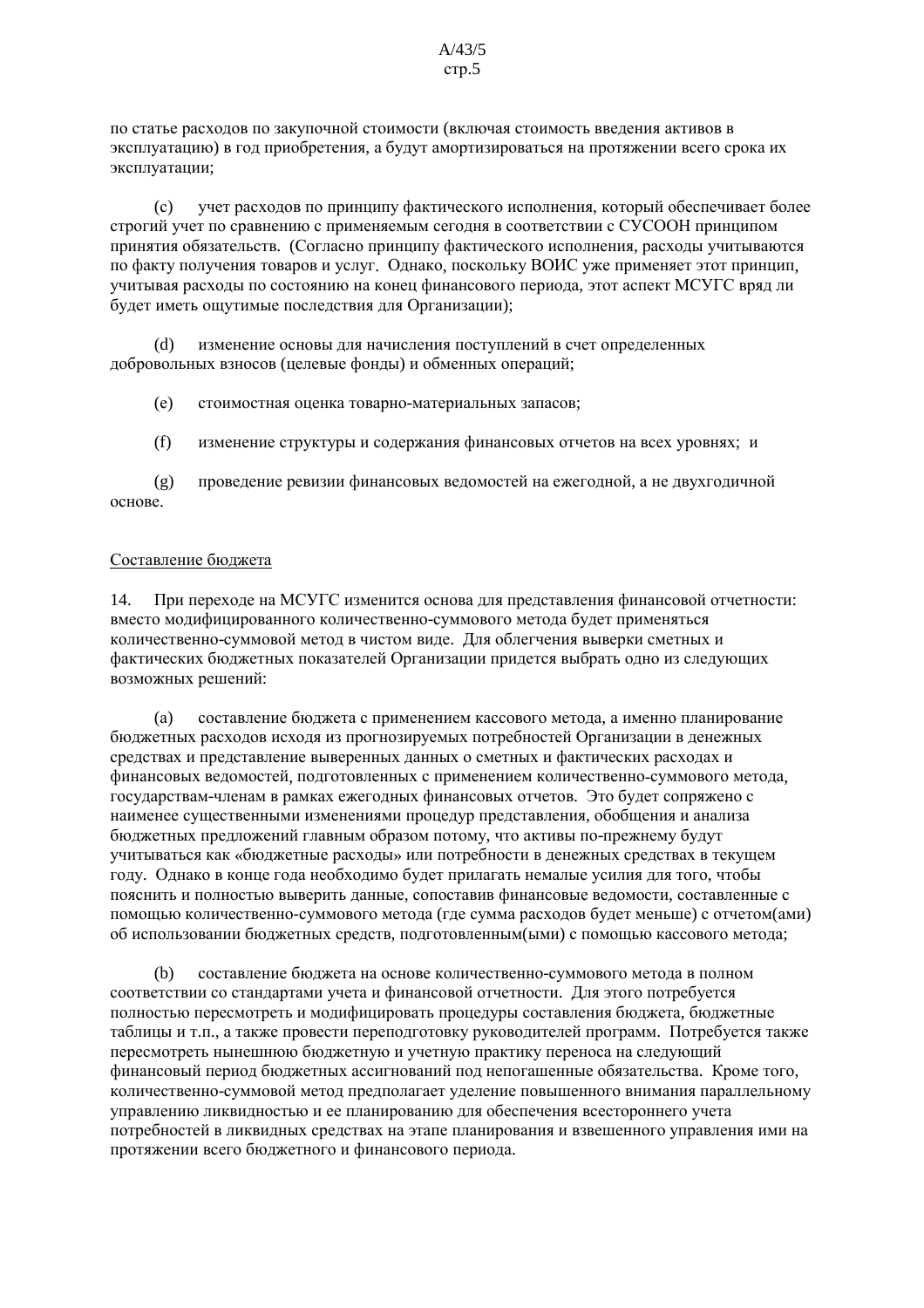15. Кроме того, необходимо будет рассмотреть вопрос о целесообразности составления отдельного бюджета капитальных активов. С его помощью можно будет обеспечить представление государствам-членам транспарентных данных о последствиях соответствующей капитализации активов. Возможно, потребуется проанализировать последствия перехода от двухгодичного цикла составления бюджета и планирования деятельности ВОИС к представлению проверенных финансовых отчетов государствам-членам на ежегодной основе. Ввиду несовпадения этих двух циклов потребуется рассмотреть и принять меры по выверке отчетности, полготавливаемой в рамках этих лвух взаимосвязанных процелур.

Принятие МСУГС скажется также на моменте учета расходов и, как следствие, на 16. потребностях в финансировании. Изменения будут заключаться в следующем:

 $(a)$ учет капитальных активов не будет совпадать по времени с их последующей амортизацией на протяжении всего срока эксплуатации, в том числе ввиду перехода на учет расходов по принципу фактического исполнения. Однако это не затронет потребностей в финансировании; и

требование о полном учете обязательств Организации с помощью количественно- $(b)$ суммового метода и о финансовом обеспечении таких обязательств, например обязательств по пособиям и льготам перед персоналом, обусловливает необходимость изыскания финансовых средств под обязательства предыдущих период, а также накопления средств под текущие обязательства по отношению к работающим сотрудникам.

#### Финансовые положения и правила

Принятие МСУГС булет иметь послелствия для финансовых положений и правил 17. Организации. Насколько это возможно на данном этапе, эти последствия учтены в проекте пересмотренных Финансовых положений и правил, представленном Комитету по программе и бюджету в июне 2007 г. (WO/PBC/11/8) (в документе WO/PBC/11/8 положения, на которые может повлиять внедрение МСУГС, помечены звездочкой). При введении в действие МСУГС в полном объеме, возможно, потребуется внести дополнительные изменения. Они будут отражены в пересмотренных Положениях и, если понадобится, в Правилах.

#### Подготовка кадров

18. Еще одним элементом внедрения МСУГС является подготовка кадров. Для обеспечения успешной реализации этой инициативы весьма важно, чтобы персонал знал и понимал, какие изменения вносятся в политику и системы финансового управления, а также рабочие процедуры. В этой связи необходимо будет проанализировать потребности в области полготовки калров, разработать планы такой полготовки и составить смету соответствующих расходов.

#### Системы финансового управления

Хотя переход на МСУГС потребует корректировки систем управления ресурсами во всех 19. организациях системы Организации Объединенных Наций, масштабы таких изменений будут варьироваться в зависимости от состояния действующих систем. Одни организации системы ООН (например, ПРООН, УВКБ, ВМО и МОТ) уже внедрили современную систему планирования общеорганизационных ресурсов (ПОР), которая обладает высокой функциональностью и содержит модули, позволяющие учесть требования МСУГС. Поэтому для них переход на МСУГС будет сопряжен с незначительной корректировкой таких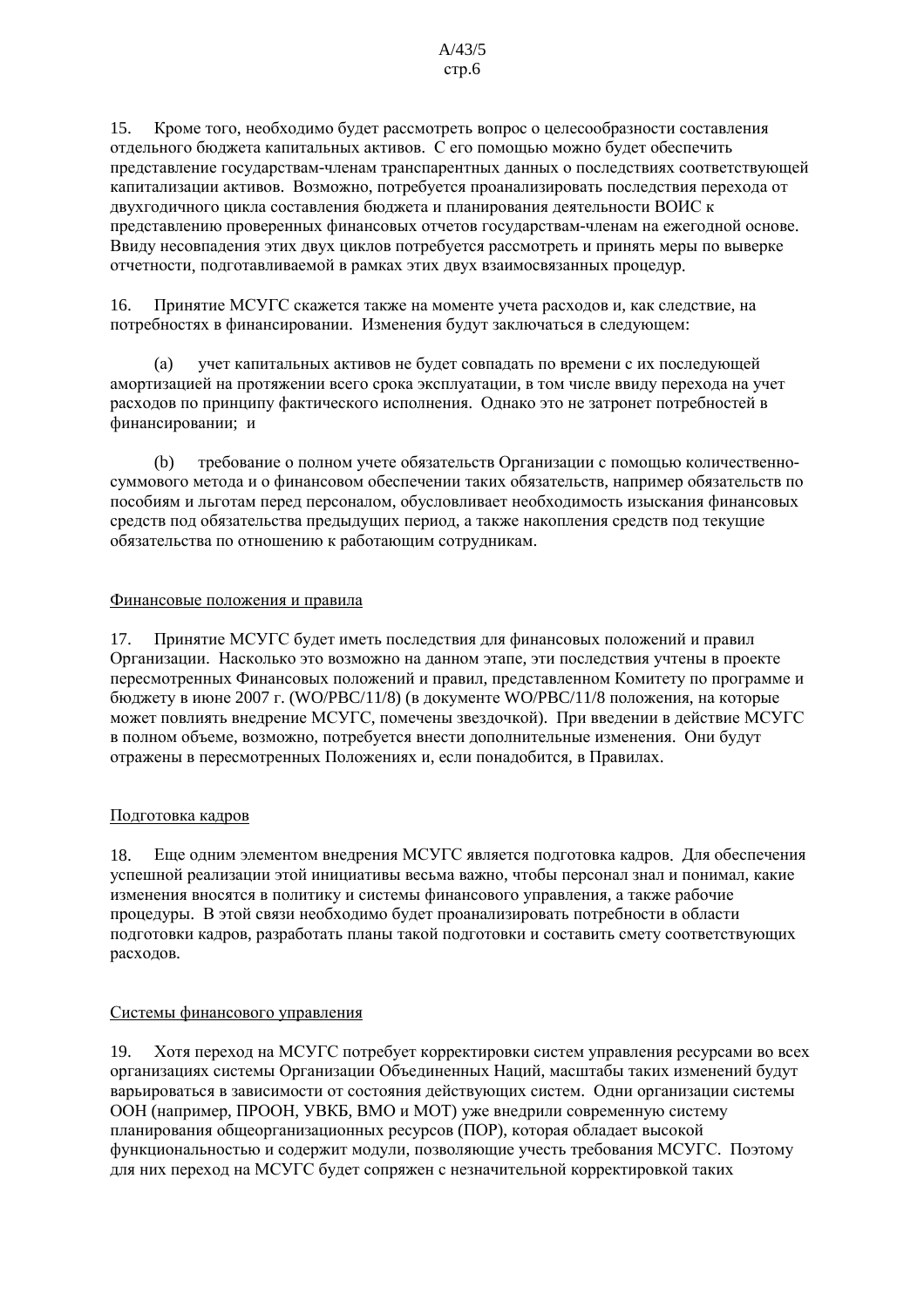действующих систем. Другие организации (например, ВПП/ФАО и ВОЗ) пока находятся в процессе выбора, создания или внедрения соответствующих систем и планируют создать новые функциональные модули, отвечающие требованиям МСУГС (отслеживание движения товарноматериальных запасов, активов, закупок и т.п.), в рамках более широкого проекта ПОР.

20. ВОИС относится ко второй группе организаций. В документе WO/PBC/11/11, представленном Комитету по программе и бюджету в июне 2007 г., и документе WO/PBC/12/4(c), который лолжен быть прелставлен тому же Комитету на его сессии в сентябре 2007 г., содержится предложение о внедрении в полном объеме системы ПОР, в которой один из компонентов специально предназначен для обеспечения функциональности, необходимой для применения МСУГС. В Приложении III к настоящему документу приводится краткий обзор мер по внедрению МСУГС в ВОИС.

#### $V_{\parallel}$ **ЗАКЛЮЧЕНИЕ**

21. После вынесения в 2006 г. КСР рекомендации о принятии к 2010 г. МСУГС в качестве официальных стандартов учета системы Организации Объединенных Наций организации системы приступили к подготовке к этому переходу, а именно анализу последствий (с точки зрения, главным образом, учета и финансовой отчетности, составления бюджета, Финансовых положений и правил, подготовки кадров и обновления систем финансового управления). При анализе последствий Секретариат опирается на практический опыт тех учреждений системы ООН, которые, возможно, уже продвинулись вперед в решении проблем, связанных с внесением требуемых изменений.

> 22. Ассамблеям государств-членов ВОИС предлагается приницииально согласиться с переходом ВОИС на Международные стандарты учета в государственном секторе (МСУГС) к 2010 г. и принять к сведению смету расходов, представленную в Приложении IV.

> > Приложения следуют]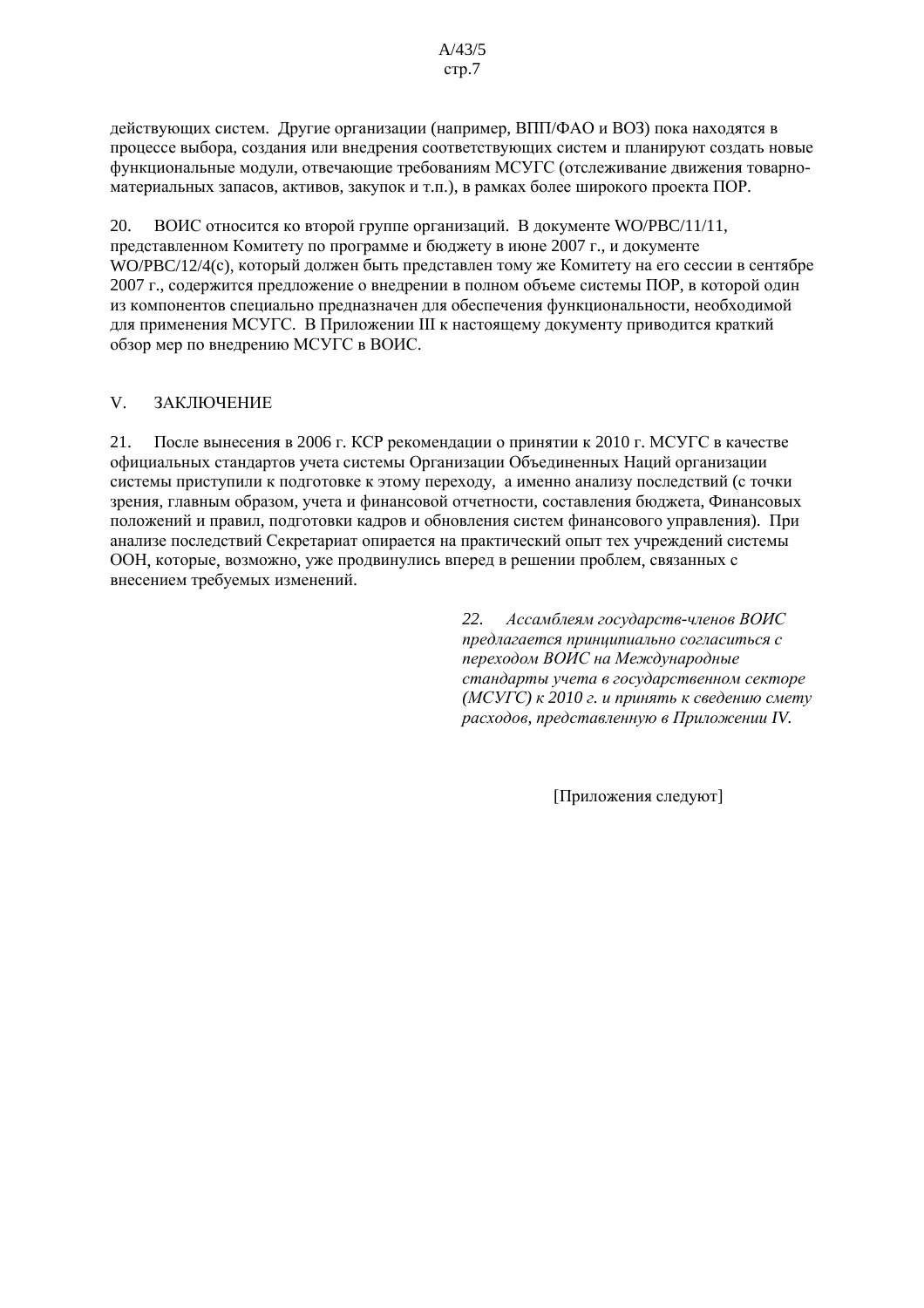## ОСНОВНЫЕ РАЗЛИЧИЯ МЕЖДУ СУСООН И МСУГС

|    | <b>CVCOOH</b>                                                                                                                                                                                                                        | <b>MCYTC</b>                                                                                                                                                                                                                                                                                | ПОСЛЕДСТВИЯ                                                                                                                                                                                                                                                                                                                                                                                                                             |
|----|--------------------------------------------------------------------------------------------------------------------------------------------------------------------------------------------------------------------------------------|---------------------------------------------------------------------------------------------------------------------------------------------------------------------------------------------------------------------------------------------------------------------------------------------|-----------------------------------------------------------------------------------------------------------------------------------------------------------------------------------------------------------------------------------------------------------------------------------------------------------------------------------------------------------------------------------------------------------------------------------------|
| Ī. | Требования в отношении<br>представления отчетности<br>основываются на<br>«модифицированном<br>количественно-суммовом<br>методе», который весьма<br>близок к кассовому методу.                                                        | В основу требований положен<br>«количественно-суммовой метод в чистом<br>виде».                                                                                                                                                                                                             | В результате этого балансовая ведомость,<br>составленная на основе МСУГС, включает большее<br>число статей (активов и пассивов), чем ведомость,<br>составленная на основе СУСООН. Различается и<br>структура расходов, связанных с этими активами и<br>пассивами. Согласно МСУГС расходы, связанные<br>с инвестициями в активы, учитываются позже, чем<br>в соответствии с СУСООН, а расходы, связанные с<br>обязательствами, - раньше. |
| 2. | Стоимость капитальных<br>активов учитывается как<br>расходы в ведомости<br>поступлений и расходов в<br>момент приобретения таких<br>активов.                                                                                         | Стоимость основных активов<br>капитализируется и включается в<br>балансовую ведомость в момент<br>первоначального приобретения активов.<br>Первоначальная стоимость активов<br>распределяется по всему сроку их<br>эксплуатации по мере использования активов<br>(амортизационные расходы). | Произойдет сокращение указываемых расходов и<br>увеличение указываемых активов. Согласно<br>МСУГС при первоначальном учете имеющихся<br>капитальных активов требуется создать<br>соответствующий капитальный резерв.                                                                                                                                                                                                                    |
| 3. | Накопленные обязательства<br>перед персоналом по выплате<br>субсидий на репатриацию,<br>пособий по медицинскому<br>страхованию после<br>прекращения службы и<br>ежегодных отпускных пособий<br>указываются в примечании к<br>счетам. | Полный учет обязательств по пособиям и<br>льготам персонала и их отнесение к<br>расходам.                                                                                                                                                                                                   | Это приведет к увеличению указываемых расходов<br>ввиду учета накопленных обязательств. Для<br>погашения таких обязательств необходимо будет<br>создать соответствующий механизм<br>финансирования.                                                                                                                                                                                                                                     |

Приложение I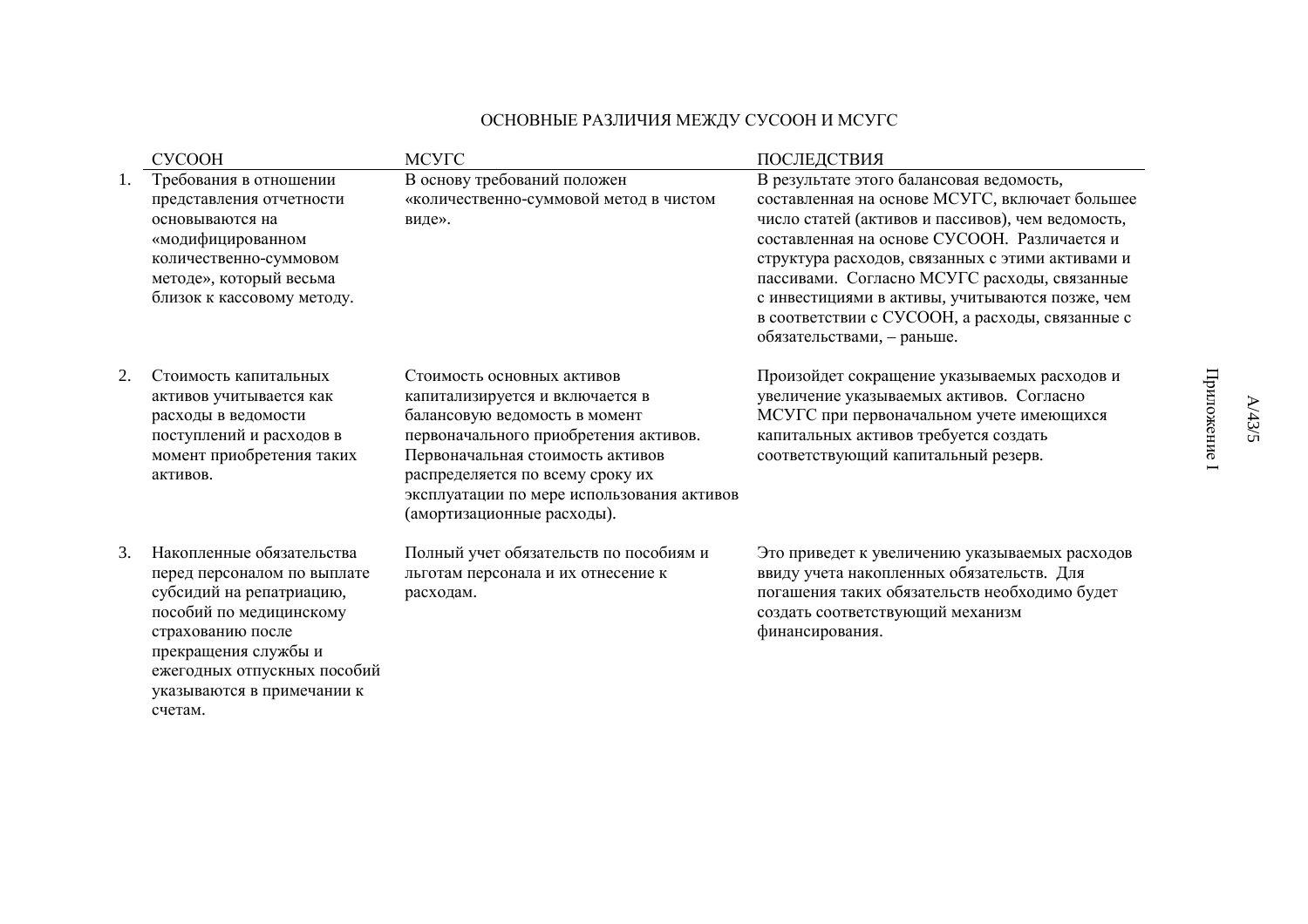|    | <b>CVCOOH</b>                                                                                                                                                  | <b>MCYTC</b>                                                                                                                                                                                                                                                 | ПОСЛЕДСТВИЯ                                                                                                                                                                                                                                                                        |
|----|----------------------------------------------------------------------------------------------------------------------------------------------------------------|--------------------------------------------------------------------------------------------------------------------------------------------------------------------------------------------------------------------------------------------------------------|------------------------------------------------------------------------------------------------------------------------------------------------------------------------------------------------------------------------------------------------------------------------------------|
| 4. | В статье расходов указываются<br>как выплаты, так и<br>непогашенные обязательства.                                                                             | Учет расходов по факту получения товаров и<br>услуг (принцип фактического исполнения).                                                                                                                                                                       | Поскольку ВОИС уже применяет этот принцип,<br>учитывая расходы по состоянию на конец<br>финансового периода, этот аспект вряд ли будет<br>иметь ощутимые последствия для Организации.                                                                                              |
| 5. | Стоимость расходных<br>материалов (товарно-<br>материальные запасы)<br>проводится по статье расходов<br>в момент их приобретения.                              | По статье расходов проводится стоимость<br>только расходных материалов, которые<br>израсходованы. Стоимость товарно-<br>материальных запасов по состоянию на<br>конец финансового периода будет<br>относиться к активам в балансовой<br>ведомости.           | В первые годы после внедрения МСУГС может<br>произойти сокращение указываемых расходов.<br>Потребуется проведение физической<br>инвентаризации товарно-материальных запасов по<br>состоянию на конец финансового периода, а также<br>определение основы для их стоимостной оценки. |
| 6. | Добровольные взносы<br>учитываются кассовым<br>методом.                                                                                                        | Добровольные взносы учитываются<br>количественно-суммовым методом с<br>соблюдением определенных условий.                                                                                                                                                     | Потребуется проанализировать отчетность о<br>поступлениях из всех источников, которыми<br>пользуется ВОИС.                                                                                                                                                                         |
| 7. | Для ВОИС финансовый период<br>составляет два календарных<br>года, при этом ревизоры<br>выносят свои заключения по<br>финансовым ведомостям<br>каждые два года. | Финансовые проверки должны проводиться<br>ежегодно.                                                                                                                                                                                                          | Необходимо будет также предусмотреть механизм<br>выверки бюджетной и финансовой отчетности для<br>государств-членов.                                                                                                                                                               |
| 8. | Составление программы и<br>бюджета на основе кассового<br>метода.                                                                                              | Составление программы и бюджета на<br>основе количественно-суммового метода<br>ИЛИ выверка ведомостей, подготовленных с<br>применением кассового метода и<br>количественно-суммового метода, в конце<br>года (в рамках подготовки финансовой<br>отчетности). | Для этого потребуется всесторонне<br>проанализировать и пересмотреть процедуры<br>составления, формат и содержание бюджета, что<br>может привести к увеличению объема работы для<br>Организации, а также ее Внешнего аудитора.                                                     |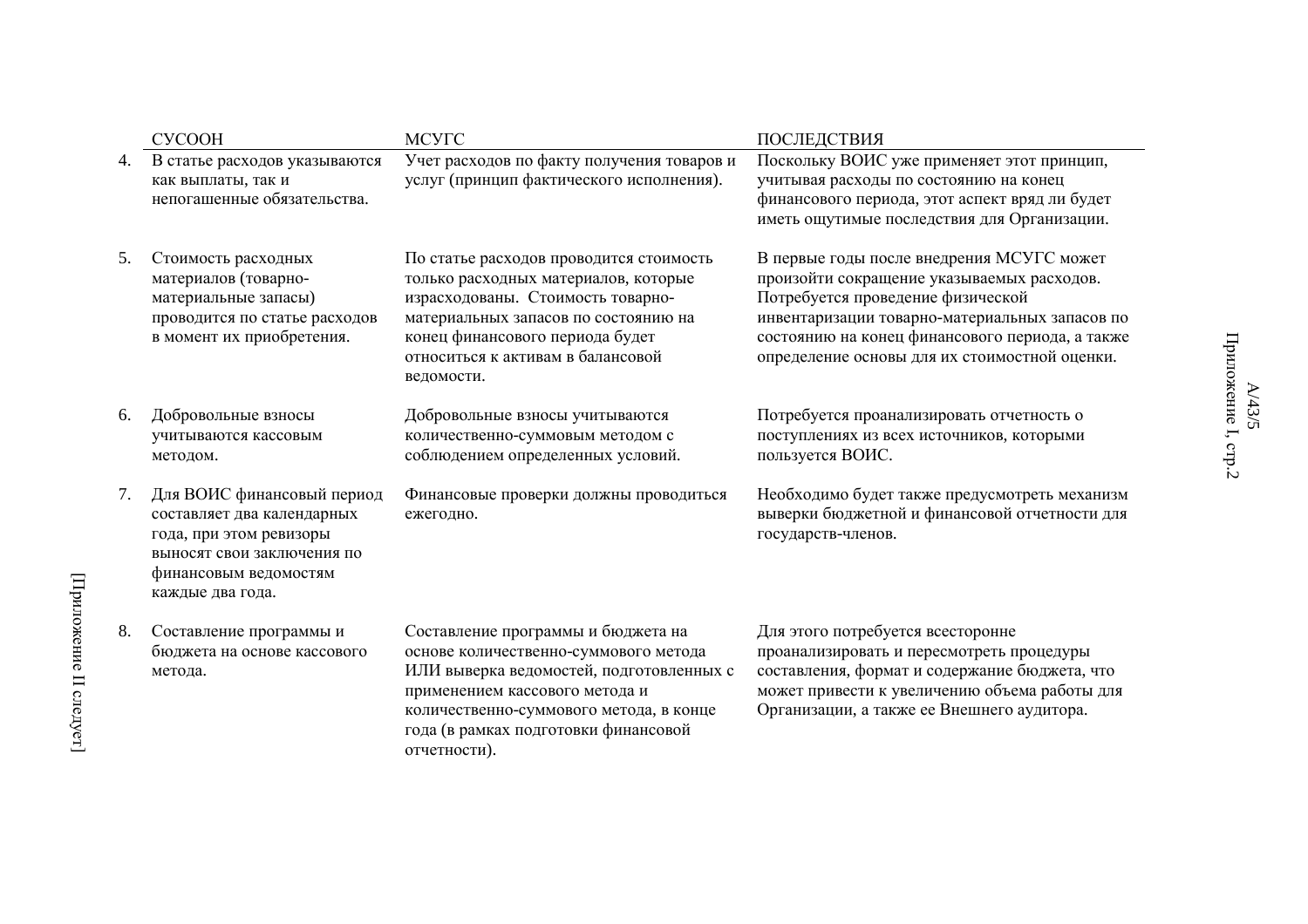#### $\Lambda$  /13/5

#### Приложение II

#### ОПРЕДЕЛЕНИЯ ТЕРМИНОВ, ИСПОЛЬЗУЕМЫХ В НАСТОЯЩЕМ ДОКУМЕНТЕ

Количественно-суммовой метод — метод учета, в соответствии с которым сделки и другие операции учитываются в момент их совершения (а не в момент получения или уплаты денежных средств или их эквивалента).

Активы — ресурсы, находящиеся под контролем организации вследствие совершенных ею ранее операций, от которых в будущем ожидается получение экономической выгоды или которые обладают производственно-сервисным потенциалом для организации.

Стоимость — сумма денежных средств или их эквивалента, уплачиваемая при приобретении актива, или справедливая рыночная стоимость актива на момент его приобретения.

Амортизация — систематическое списание стоимости актива или других приравненных к ней сумм в финансовых ведомостях на протяжении срока эксплуатации актива.

Принцип фактического исполнения — принцип, согласно которому расходы проводятся в финансовых ведомостях по факту получения товаров и услуг.

Обменные операции — операции, заключающиеся в том, что одна организация получает активы или услуги или погашает свои обязательства в обмен на предоставление другой организации примерного их стоимостного эквивалента (главным образом, в форме денежных средств, товаров, услуг или права пользования активами).

Расходы — сокрашение экономических выгод или производственно-сервисного потенциала в течение отчетного периода в результате оттока или расходования активов или возникновения обязательств, которые ведут к уменьшению чистых активов/собственных средств.

Справедливая рыночная стоимость - сумма, которую можно получить в обмен на активы или погашенные обязательства при совершении рыночной сделки между информированными и заинтересованными независимыми партнерами.

Пассивы — текущие обязательства организации, возникшие в результате совершения ею ранее операций, расчеты по которым, как ожидается, приведут к оттоку ресурсов организации, которые должны были принести ей экономические выгоды или обладают производственносервисным потенциалом.

Чистые активы/собственные средства - активы организации за вычетом всех ее обязательств.

Срок эксплуатации — период времени, в течение которого, как ожидается, организация будет использовать актив.

[Приложение III следует]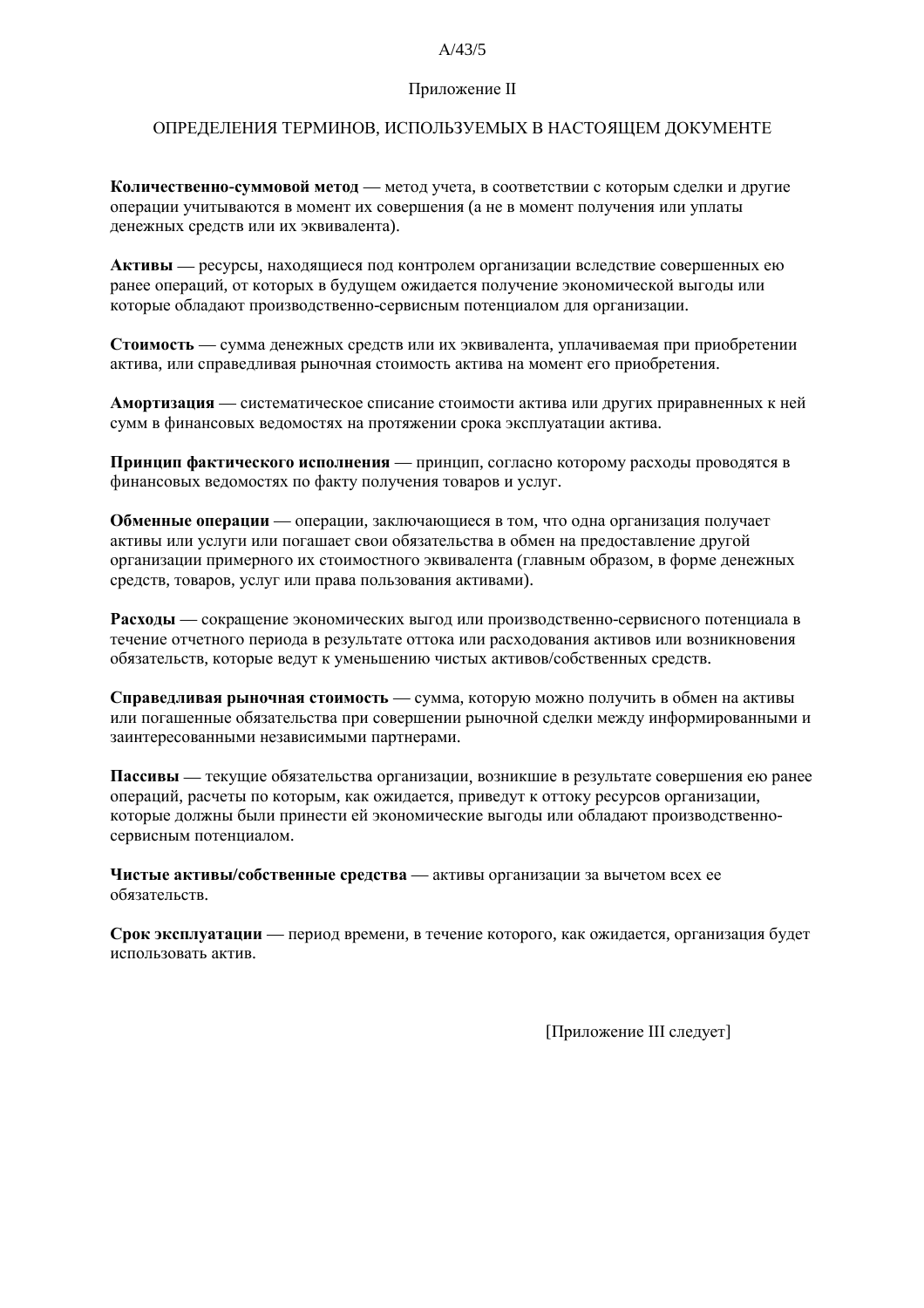#### $A/43/5$

#### Приложение III

## ВНЕДРЕНИЕ МСУГС

 $2007$  r.

- Заручиться принципиальной поддержкой государств-членов в отношении перехода на МСУГС
- Завершить разработку мандата для реализации компонента МСУГС в рамках проекта ПОР, в том числе распределить внутри Организации обязанности и ресурсы, требуемые для его реализации
- Нанять эксперта по вопросам существа (в процессе осуществления)

2008 г.

- Проанализировать важнейшие вопросы, касающиеся финансового управления и составления бюджета и учета воздействия на финансовые системы, Финансовых положений и правил, и выработать политику, процедуры и руководящие принципы учета
- Провести оценку потребностей в области подготовки кадров и составить соответствующий план подготовки
- Оказать содействие процессу компоновки и корректировки системы ПОР

2009-2010 гг.

- Реализовать план подготовки кадров
- Разработать макеты финансовых ведомостей  $\overline{\phantom{0}}$
- Провести подготовку к внесению изменений в процедуры составления бюджета
- Приступить к параллельному представлению отчетности в соответствии с МСУГС
- Полностью перейти на МСУГС в 2010 г.

[Приложение IV следует]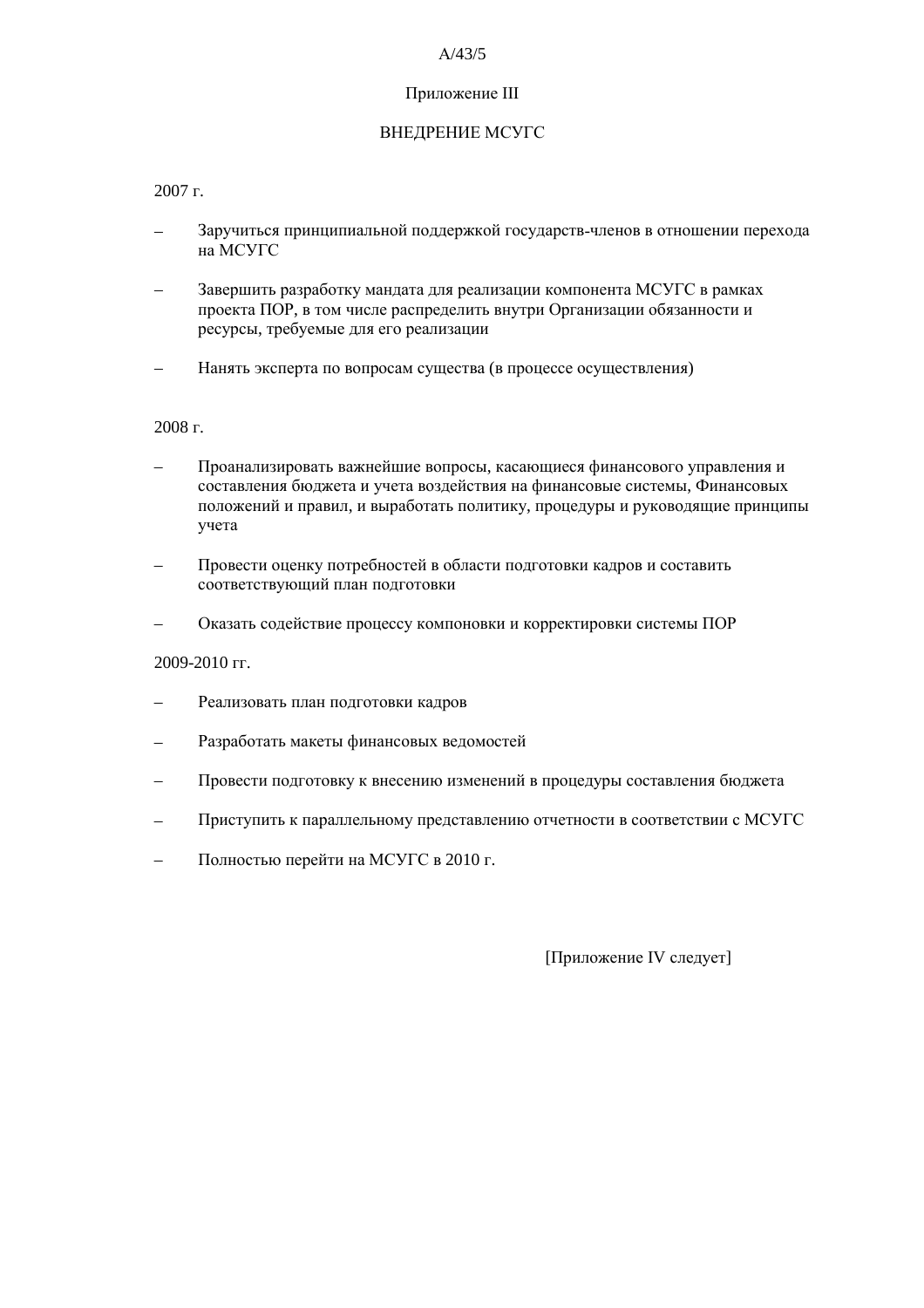#### $A/43/5$

#### Приложение IV

#### УСЛОВИЯ И ПРЕЛВАРИТЕЛЬНАЯ СМЕТА РАСХОЛОВ **ВНЕДРЕНИЯ МСУГС**

В период 1999-2001 гг. ВОИС начала подготовку к осуществлению проекта, предусматривающего создание системы управления административной информацией (СУАИ), включающей такие компоненты, как финансы, начисление зарплаты, управление людскими ресурсами, составление бюлжета, закупочная леятельность, общеорганизационная отчетность, служебные поездки и управление программами. Она была построена на базе пакета программ планирования общеорганизационных ресурсов (ПОР). Однако в то время было принято решение о применении поэтапного подхода, а именно о внедрении первоначально модуля финансово-бюджетного контроля и отчетности. Основные причины, побудившие принять такой подход, заключались в ограниченности опыта и успехов системы Организации Объелиненных Напий (ООН) во внелрении широкомасштабных систем ПОР на том этапе, а также в явном отсутствии в системе ООН надежных и стабильно функционирующих модулей управления людскими ресурсами и начисления заработной платы.

Следует подчеркнуть, что в полной мере преимущества систем ПОР реализуется лишь тогда, когда они используются комплексно во всех целевых секторах, причем таким образом, чтобы данные собирались и подтверждались сразу их источниками и передавались по инстанциям для их дальнейшей обработки в целях обеспечения эффективного управления трудовым процессом и процессом утверждения на различных уровнях. Административные сектора и сектора управления ресурсами Организации, которые не были охвачены проектом на первом этапе его реализации, оказались в значительной степени лишенными поддержки со стороны основных систем ИТ и, как следствие, продолжали испытывать острую необходимость в интеграции в функциональные молули, которые могли бы обеспечить удовлетворение потребностей их информационных систем. Именно это явилось причиной выработки глобального предложения о внедрении системы ПОР, описанной в документе WO/PBC/12/4(c).

К 2010 г. Финансовому отделу необходимо будет перейти на международные стандарты учета в государственном секторе (МСУГС) и установить процедуры, отвечающие требованиям ланной конкретной системы бухгалтерского учета. Вследствие этого возникнет настоятельная необходимость в выполнении определенных функций и внедрении важнейших системных модулей, в том числе модуля управления активами. Как указано в документе WO/PBC/11/7 Rev., для обеспечения соблюдения МСУГС потребуется объединить в единое целое и укрепить системы ИТ не только Финансового отдела, но и Учетно-финансового аппарата.

С тем, чтобы можно было приступить к планированию и внедрению системы, сегодня ведется работа по детальному определению связанных с переходом на МСУГС потребностей и соответствующих последствий.

Без такого детального определения таких потребностей, которое займет шесть месяцев, трудно составить точную смету расходов на осуществление проекта МСУГС. Однако в ответ на просьбы, высказанные рядом государств-членов, мы составили следующую смету исходя из всей имеющейся у нас на данный момент информации.

Расходы по данному проекту будут покрываться за счет средств регулярного бюджета.